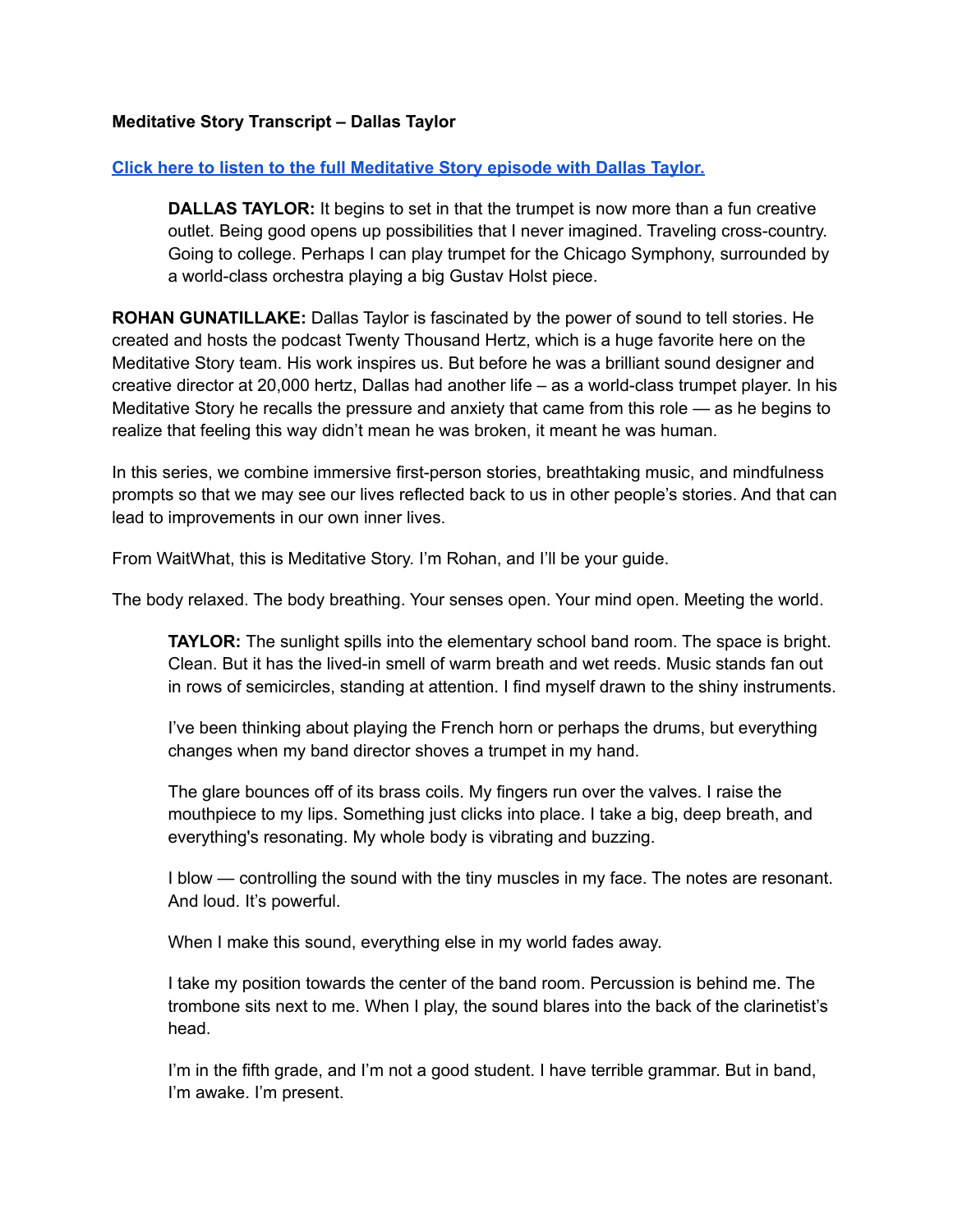Hearing any one instrument alone is so powerful. But as we play together I feel us reacting off one another. There's nothing like the sound of different instruments all locking in together in harmony. It resonates in your body, in your brain. When I'm in a group, playing, it's as if I tap into a fourth dimension of humanity.

Soon, band is all I want to do. I'm shy. I'm quiet. But now I hold a very loud instrument and there's no hiding when I play it. I get a lot of attention. I make a group of friends for the first time. Deep relationships, all tied to music. Even when we have nothing else in common. We hang out after school together. Life begins to feel a little more normal.

I sit alone in a practice room in junior high, running through my scales. It's a musty little space, as small as a closet. My fingers pump up and down across the valves guided by muscle memory. The A scale, the A flat scale, the B scale, over and over and over. I'm ready.

I walk in calmly to a classroom several doors down. A giant opaque white sheet is draped from the ceiling. It obscures the faces of the judges. I can't see them and they can't see me. These blind auditions let the judges be more objective. It doesn't matter who you are, it's how you perform.

I take a breath, and play flawlessly.

I'm in seventh grade but I beat out all the ninth-graders for my first-chair seat to lead the school band. After that, there's no looking back. As the years pass, I become the best trumpet player in my school. Then the best in the region.

There's no real reason why I get so good, so fast playing the trumpet. No one else in my family is a musician.

I go to elementary school in Hughes, Arkansas. To find me on a map, follow the Mississippi River to Memphis, then dip a little south. I'm out in the country, a poor kid in a poor area. No one really has much opportunity. Certainly not my family.

My home's…broken. My parents divorce when I'm four.. Both remarry and move to different sides of the state. Life at home is uncertain, so I keep myself detached.

I spend a lot of time in cars, always being transferred from one parent to another. It's a five-hour round trip to pass me off between Mom and Dad's new homes. I stare out the car window and watch the flatlands pass by, the fields, the tiny towns with a hole-in-the-wall gas station. It feels hopeless. I think I might never get out of this place.

More than anything, I feel like a burden.

**GUNATILLAKE:** Throughout our lives we're carried by others: our family, our friends, society, even the planet. Perhaps we're all a burden in our own way. But, we don't always have to be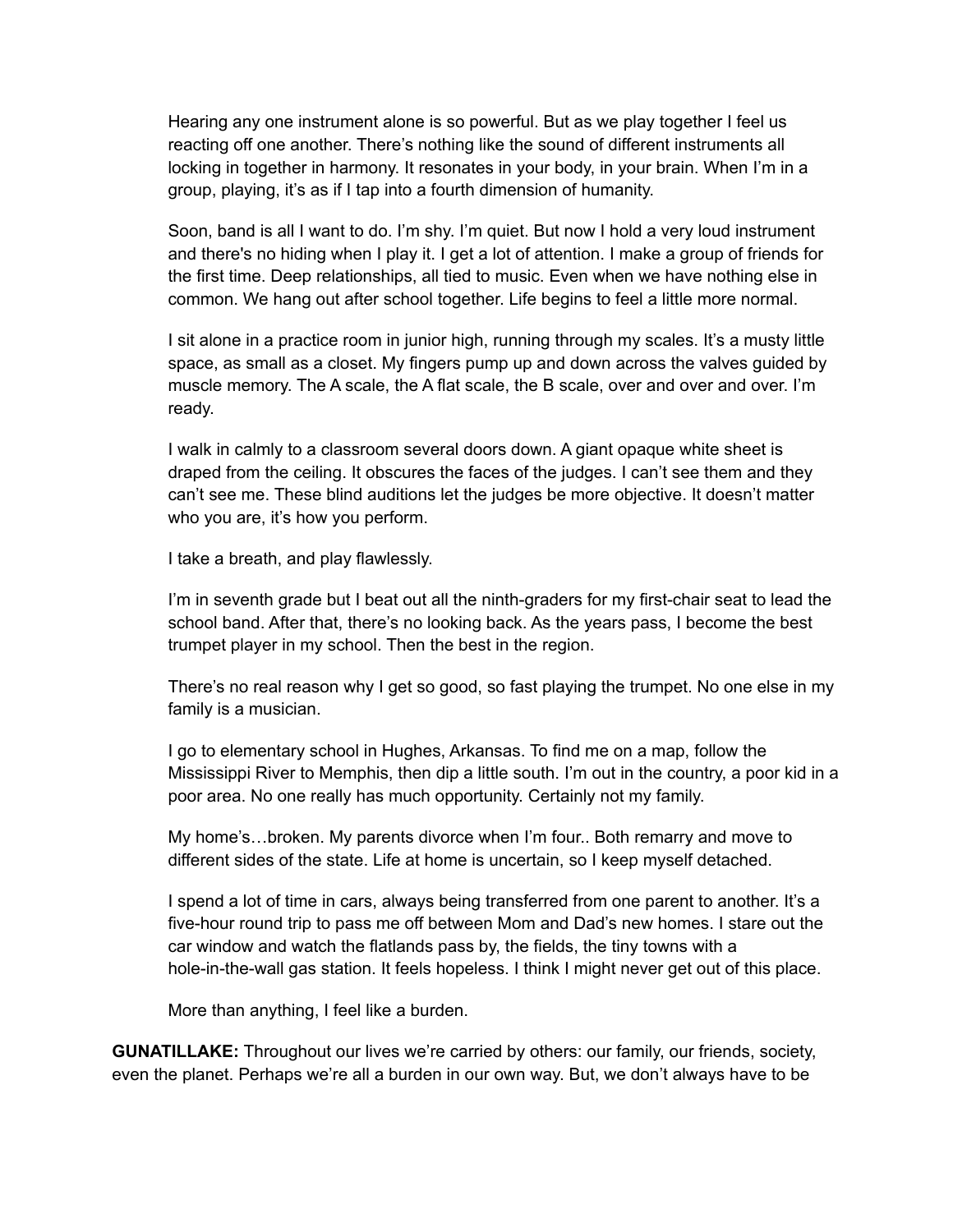heavy. Shoulders soft, breathing soft, bring lightness to a part of your life where you feel like a burden.

**TAYLOR:** Miss Jernigan and I drive along the highway in her little black sedan. She's our band director and a French horn player, fresh out of college. Her dark, curly hair bounces as she drives.

Her car smells nice and is so much cleaner than our car. She's driving me to a trumpet lesson at Arkansas State University. The journey is an hour and a half, each way. I can't afford to pay for these lessons but Miss Jernigan finds a way to take me.

The better I get at the trumpet, the more the teachers around me start taking an interest in my progress.

Driving back and forth, it begins to set in that the trumpet is now more than a fun creative outlet. Being good opens up possibilities that I never imagined. Traveling cross-country. Meeting people from different backgrounds. Going to college. Perhaps I can play trumpet for the Chicago Symphony, surrounded by a world-class orchestra playing a big Gustav Holst piece. The trumpet is my ticket out of the desolate, extreme poverty that surrounds me.

It's profound to me, this investment in my talent that Miss Jernigan and the teachers who come after her make. The hundreds of hours of free lessons. The school trumpet my teacher insists I keep because I'm too poor to purchase my own. They're counting on me to succeed.

In my junior year at college, I'm sitting on the biggest stage of my life. It's huge, and everything shines. The music stands, the polished floor. This is the university's brand-new, multimillion-dollar concert hall. There's nothing else like it in the entire college. And tonight is the very first concert in this space.

I'm surrounded by my bandmates. We wear black suits, stiff shoes. The grand room, the rigid clothes, it feels like we're in another century.

I earned a scholarship to come here. The University of Central Arkansas. Where band and orchestra are taken very seriously. Everyone I play with on stage wants to be a professional musician, or a band director, or get a doctorate. But even here, I still stand out.

As a freshman, I've beaten out all the other undergrad trumpet players, and all the masters students. I'm first chair. I'm shining. I'm joyous. And I'm certain, I'm only going to get better.

The house lights dim. The bright stage lights hit us. Everyone in the audience disappears into a big black void. The conductor raises his baton, holds it, raises it again as he breathes in. Then flicks it precisely downward. The room fills with sound.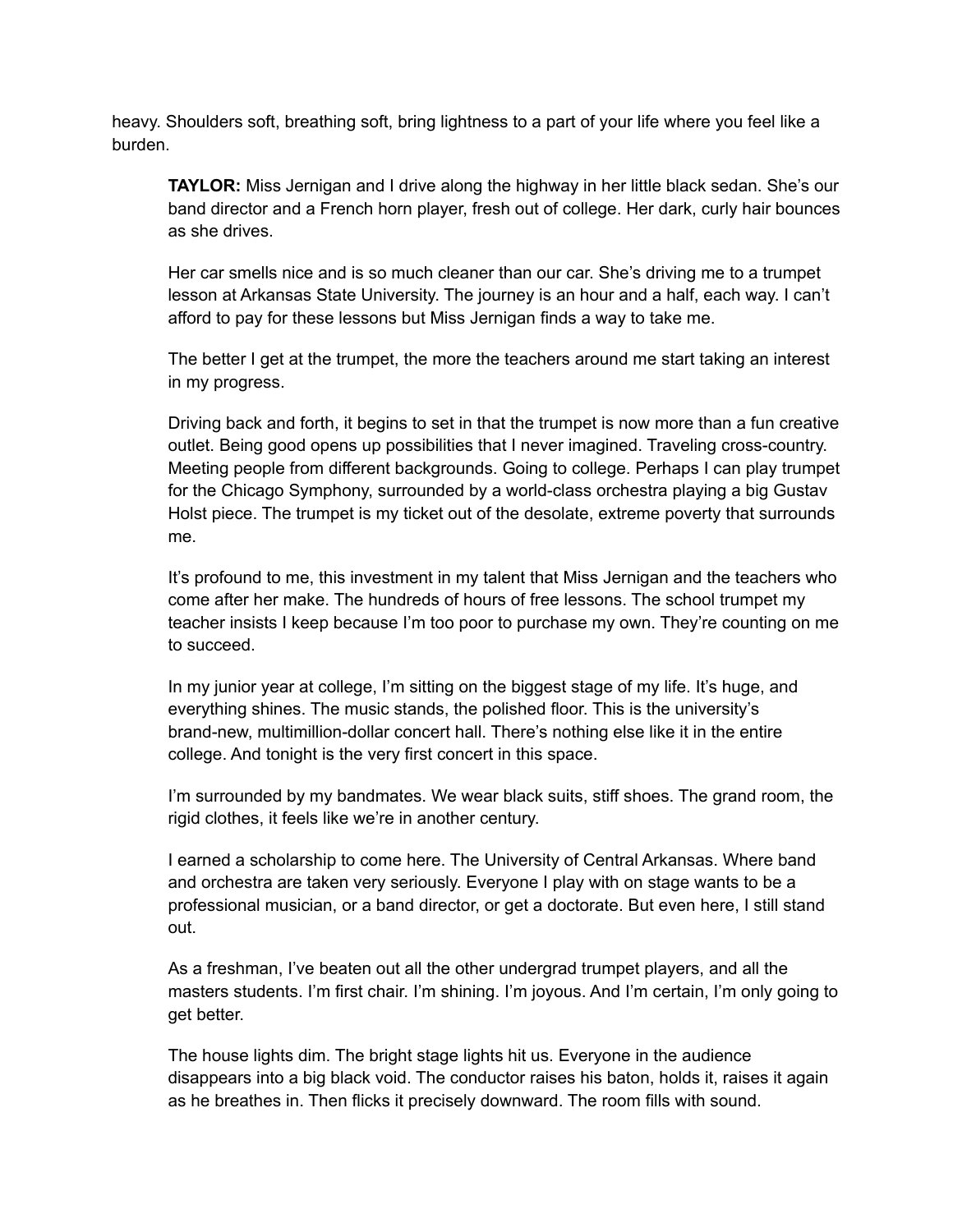Just 45 seconds til my solo. Ever since junior high school, solos have been my thing. I always lean in and just take it away, knowing I'm going to crush it.

But tonight, something isn't quite right. My breathing is too shallow, too fast. I'm sweating. My shoulders are sweating. This has never happened to me before. All the delicate little muscles of my face are trembling. I need these muscles to play.

Beside me is the second-chair trumpet player, Megan. She leans over and does the unthinkable. She asks, "Hey, do you need me to do this for you? Do you need me to take this solo?"

I shake her off. I tell her "No no no no, I've got this."

Do I?

The weight of everything crystalizes into this one moment. The brand-new concert hall. All the people I care about who rely on me. My band director. The trumpet section. Every teacher that came before them who devoted countless nights and weekends expecting me to succeed. The expectations of my entire band. In a few seconds, every other player is going to stop, and the burden of the entire piece is going to be on me. If I frack a note, if I rush it, I'll scar this piece. Stain it for everyone.

On my cue, I rush in. I'm way too fast. My conductor's eyes widen in surprise. Everyone else will need to hurry up. I'm just trying to get it over with, so I can catch my breath. Sweat now pours from my body.

I finish in half the time. I've botched the solo.

I try not to think about my bandmates, the people in the audience, my professors, everyone who is relying on me that I've let down.

Afterwards, we don't talk about it at all. Megan, the second chair, doesn't say a word. No one comes up to me afterwards to ask what happened. But everyone knows.

I don't have words for what just happened to me. But from this moment on, something feels broken.

Suddenly, I cannot perform, in any context. My confidence completely falls apart. The opportunities to play don't stop, not at first. I schedule recitals. I practice, practice, practice. And then the day of, I call out sick.

My teachers get frustrated with me. The anxiety gets so overwhelming, it's making me sick. It feels like pressure, building up inside and taking the wind out of me.

The trumpet is a wind instrument. I need my wind to play.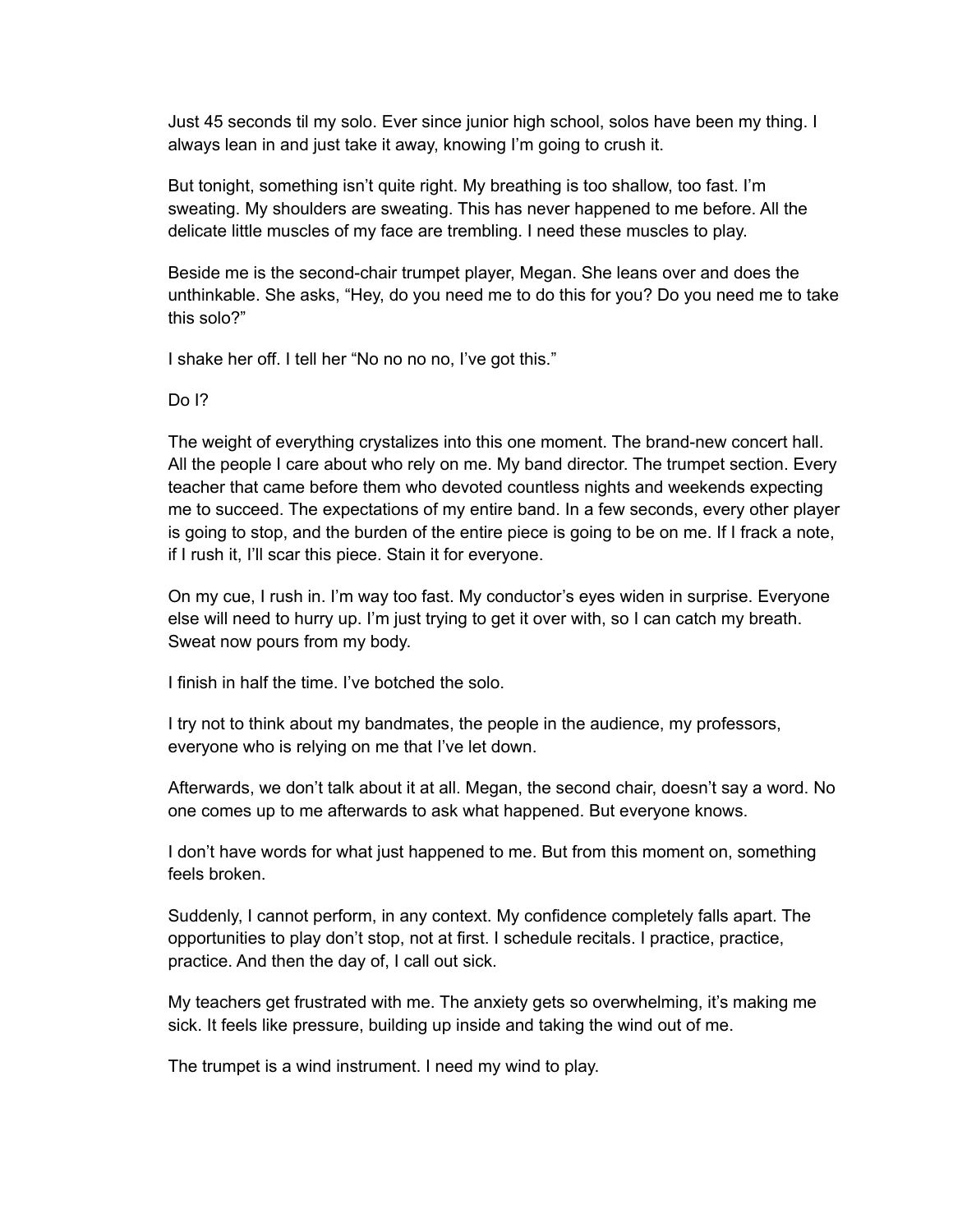What's worse is, I'm not good at anything else. My entire identity is wrapped up in Dallas Taylor, star trumpet player. The thing I wanted to do with my life was either being a performer, possibly a conductor, possibly a composer. I'm watching it all slip away. And I'm ashamed.

It's my last semester of college. We get a visit from the principal trumpet player of the New York Philharmonic, Phil Smith. He's one of the most regarded trumpet players in all orchestral history. He's giving a master class in the auditorium at the University of Texas at Arlington.

These days, I can't even make it through tuning with the band. You know that moment at the start of rehearsal, when all the instruments play a single note to get in tune with one another? Even playing that one single note, I'm shaking.

When it's my turn to ask Phil Smith a question, there's only one thing on my mind. I want to know about Mussorgsky's piece "Pictures at an Exhibition." It starts with this giant trumpet part, one of the most famous of all time. All the notes, right in the middle of the horn. Not too low, not too high.

And it keeps going and going and going and going, until the entire orchestra joins in.

In my current state of failure, this feels impossible to me. Not the notes themselves, but the pressure that's on the soloist. When Phil plays it, it's in a symphony hall, in front of the most cultured group of people in the entire world. It's broadcast to radio and television. Everyone is listening.

So I ask Phil, "How do you do that? What's your mindset?"

And Phil says, "I fall to my knees and I pray to God every time. Because it's an impossible task. Every time, it feels like it's not within my power."

The room goes quiet. My brain does the same. I'm stunned. Phil's been doing this for 40 years and he still feels like he can't. The weight of this impossible task. Everyone is counting on him. How fallible he is. And he does it anyway. He finds his breath anyway.

Hearing Phil helps me understand that we all have an inner struggle, deep inside of us no matter what the performance is. But whether this struggle drives our success, or failure, it doesn't mean we're broken. It means we're human.

**GUNATILLAKE:** This is important. Look back at a moment of struggle or 'failure' in your own life, are you able to see it as just being human. If you can't do that quite yet, how about you soften and take that as an invitation for the future?

**TAYLOR:** I want this to be the moment I learn how to overcome my anxiety. But it's not.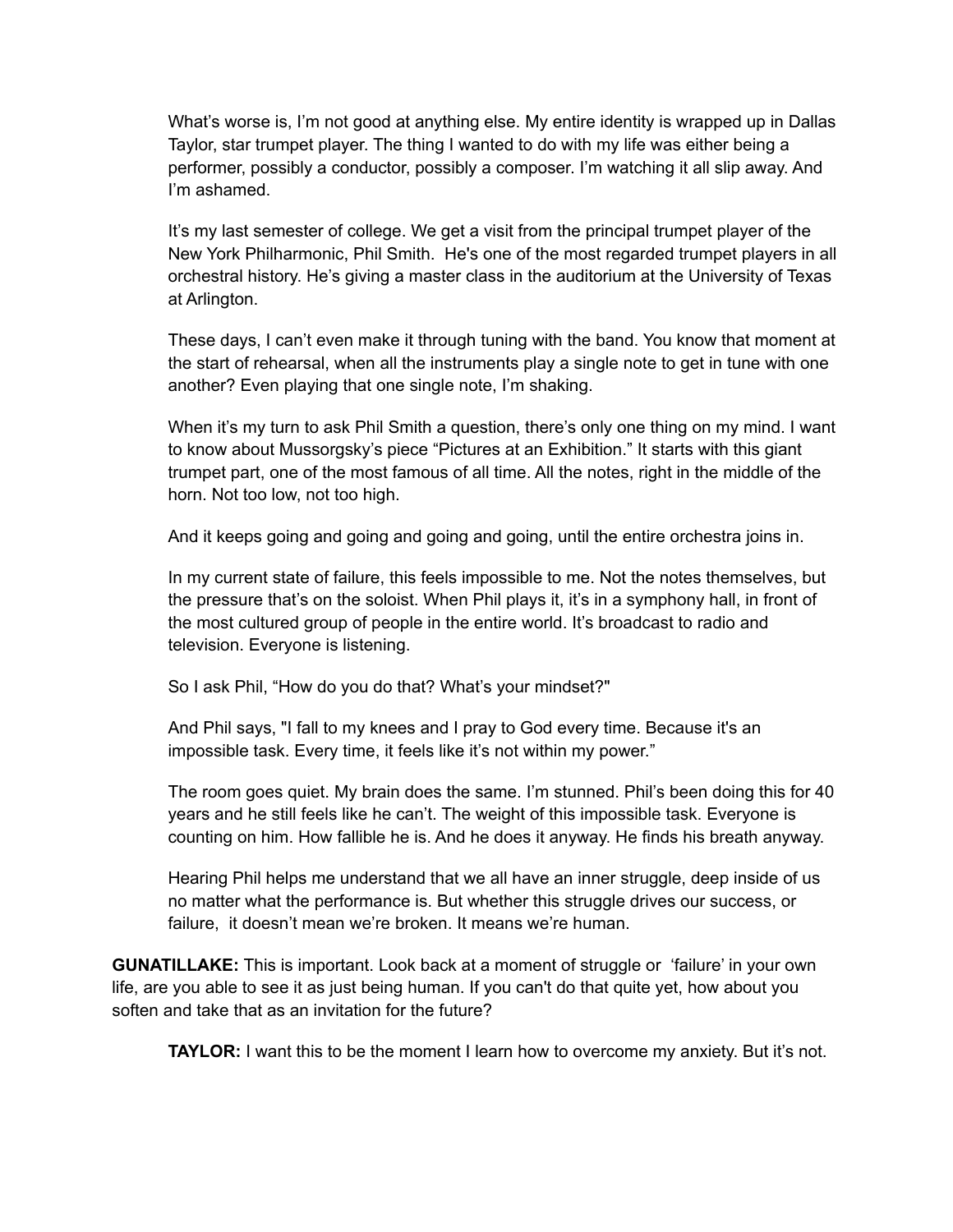It's a strange feeling, watching my performance career wither away. I'm watching it, and I'm grieving at the same time.

I graduate college, and I know I have to find something else. I need to make a living. I can't become a burden.

I attend summer recording school. If I can't make music, maybe I can record it.

I learn how to mix, how to run sound for TV, and eventually, how to sound design. It doesn't have the same exhilaration of performing, but I start to discover the beauty of layering sounds together.

The anxiety doesn't vanish, but it changes. When I'm at my sound board and my hands start shaking, I can just take my fingers off the fader and no one knows. No roomful of people looking at me, waiting for me. I can keep it all in the dark.

It's my birthday. And my wife has a surprise for me. It's not new, in fact it's a present she got from an old, old friend from my band days.

I open the case. It's a trumpet.

Not just any trumpet. It's my friend Jeff's, from college in Arkansas. Even when I was flailing, he'd been the sweetest, most caring person. He always saw the humanity in me, not the brokenness. My heart fills. I'm grateful. But I'm also sad.

I tell my wife, "I'm probably not going to play this."She already knows. It had just felt wrong for me not to have a trumpet.

Sam pauses me mid-sentence, and she says, "Why don't you sit down."

The light blazes through the floor-to-ceiling windows. We're in the reception area, in the brand-new offices of the business that I own. We do sound design and mix for huge clients — TV networks, Emmy-winning shows, ads for the biggest brands in the world. But right now, I'm standing by the sleek new front desk in a space that's just ours. And I'm having a hard time.

My producer and I are working through a problem. And I know how many people are counting on me to get this right. I have a responsibility to every single person that works here. They count on me for their livelihoods. Their families need me to get this right. We're an ensemble. But I can still feel the heat of a spotlight, pinned just on me.

I talk really fast. My breathing is shallow and quick, I'm sucking for air. "Well, what about this?" I say, "And what about this?"

Sam looks at me, and she gets really calm. Which is weird. Usually we feed off of each others' energy. She says, "I think you're having a panic attack."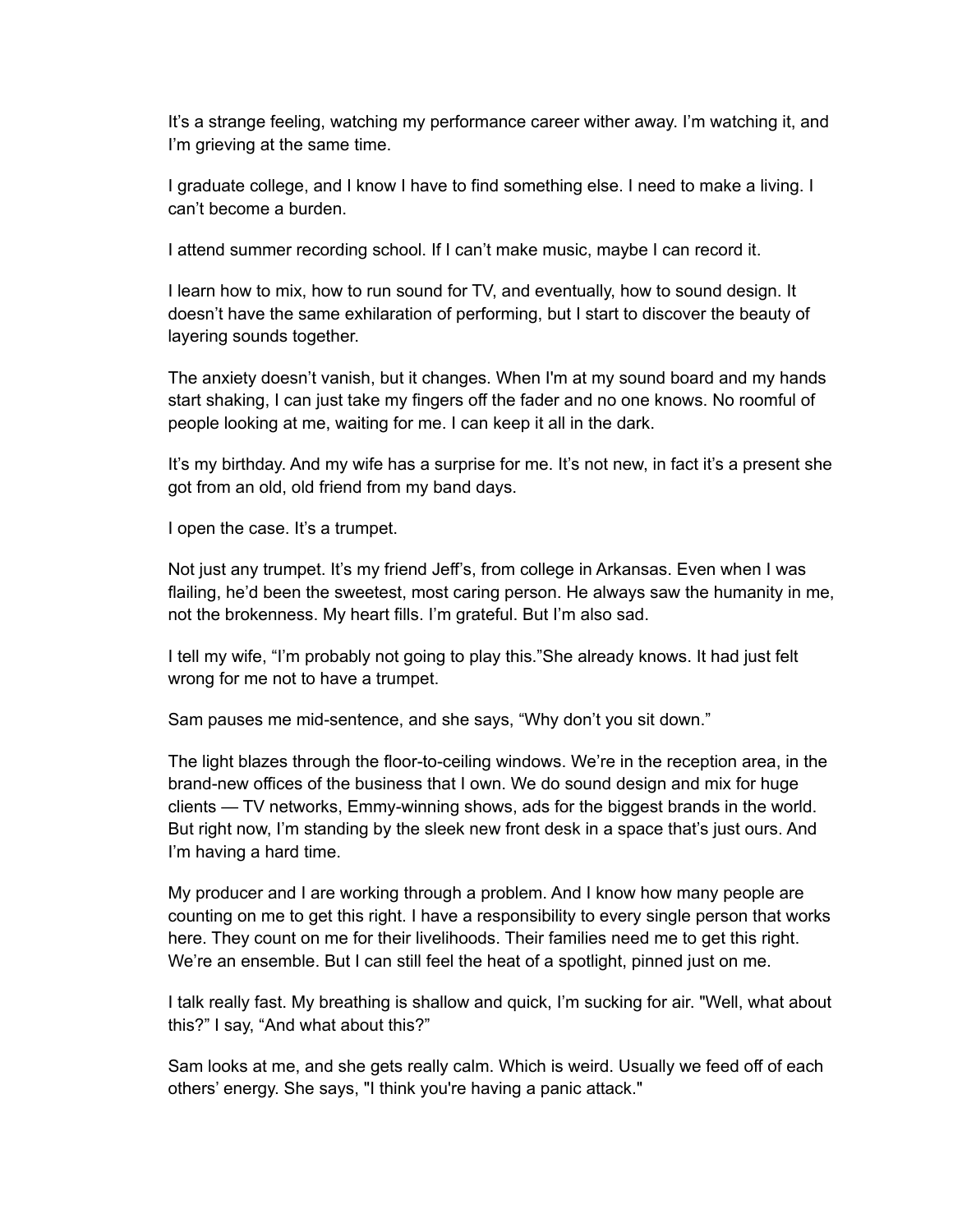What? I've never applied those words to me before. Until now, I didn't think panic attacks were real.

Sam tells me to sit down and take some breaths. She's so thoughtful. The way she leads me through this.

She says, It's OK. We don't need to solve everything at this very moment. I watch the light flood into the rest of the room. The imaginary spotlight on me goes away. And I breathe.

For a while, I resist embracing this new label for what's been happening to me since college. And so, I start having more panic attacks. When there's something important I have to do. When I'm the center of attention. When everyone needs me to succeed. If I fail in those moments, it feels like I'm not worthy of any of the care and investment people have put in me.

If I fail, I feel like a burden. Like I was for my parents during their divorce. Like I was for all the teachers who invested in my success as a trumpet player.

Knowing what a panic attack is doesn't make it go away. But I finally, finally accept that they are real. I develop techniques to manage my stress when I start to feel panicky. Like making physical contact with myself, touching my arm, or my clothing. Focusing on the sensation grounds me. It reminds me to breathe.

I also begin to realize that what I'm going through is quite common. That it doesn't make me uniquely messed up, it's just another part of being human.

I sit with my oldest daughter, and her voice fills my ears. She's five, and she loves singing. She's so proud of herself. I don't want to do anything to get in her way. She's singing me a Daniel Tiger song, which is a Fred Rogers song. "It's you I like. It's not the things you wear, it's not the way you do your hair, but it's you I like…"

Something inside me just bursts. She can see me having this visceral, intense reaction. And she just smiles and says "Yeah! I love you, Daddy!" And suddenly I'm hit with the force of this unconditional love.

I have three children. And they don't need me to be anything besides who I am. Once I accept that unconditional love, I start to see that the same thing is true for a lot of the people in my life. My wife, who's been with me for 20 years. My work colleagues. Friends, who have no skin in the game besides their friendship. I'm loved by all these people, and I Iove them too.

My trumpet now lives near my daughters' playroom. It holds a fascination for them. Sometimes I let them play it. And sometimes not very often, but sometimes, I play it for them.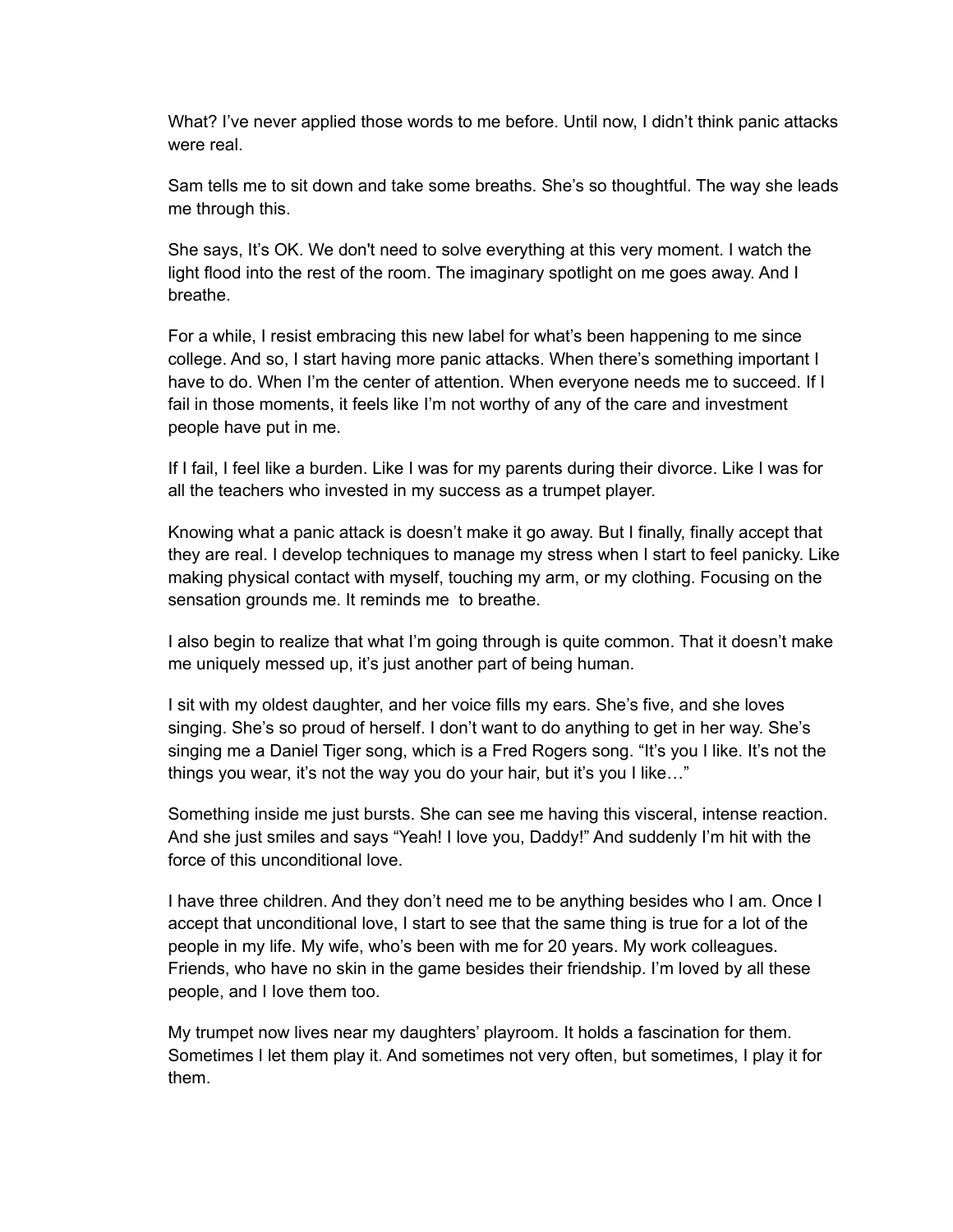I take the trumpet out of its case. Its shape feel familiar, and still a mystery. The valves stick when I pick it up, so I move them to get them limber.

I put the instrument up to my mouth and the fear surges back. There's still so much baggage that comes with this motion. So much loss.

But I don't want to stain this moment with melancholy. I want my girls to have their own relationship with music. I want them to feel unconditional love. Like they can do anything. And if they can't do something, that's OK. It happens to all of us. It's just part of being a person.

I play goofy scales for my daughters on this trumpet, and "Twinkle Twinkle Little Star." They're wowed. To them, the song is flawless.

And just like that, I can breathe again.

**GUNATILLAKE:** Thank you Dallas, for your story and for taking your trumpet out of its case for us. Those notes you were willing to risk sharing mean so much.

In his Meditative Story, Getting out of my own head, actor, writer and comedian, Aasif Mandvi comes to terms with his own vulnerability, when his body begins to put up stop signs that prompt him to ask. "what could life be like, if I wasn't trapped in my own head?" I invite you to check-out Aasif's episode, as well as Dallas's podcast "20,000 Hertz," via the links in our show notes.

Following a story about perceived failure, breath, people counting on you and the wisdom that comes from really reflecting on what you've been through, there's really only one meditation we can do together for our closing few minutes.

And it starts with breathing. So let's breathe.

Not doing anything to alter the breath.

What we are doing is pointing our attention on it. Making the sensations of breathing the most important thing to be aware of, just for a little bit.

Take your time to locate the breath with your awareness.

To know how you know it.

The breath can be a bit subtle sometimes to hold onto and so something we can do is literally hold onto it. Placing our hand on our belly, and knowing the breath here, with the sensations of the rising and falling of the belly.

Let's hand here for a little bit.

Again, not doing anything to the breath.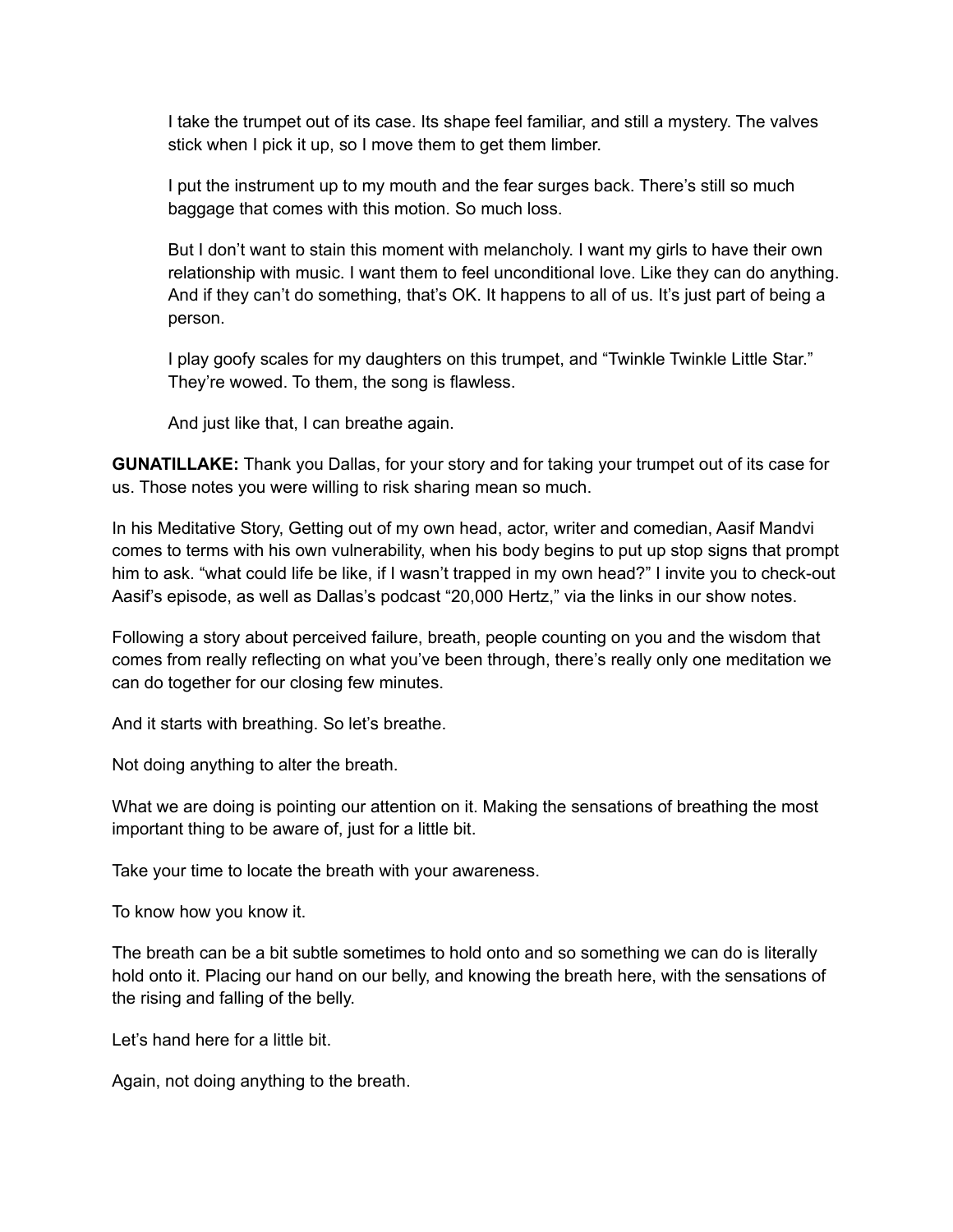What we are actively doing is nudging our attention to rest with the breath.

Ok good.

What we're going to do next is count the breath, and do it in a particular way.

One on the in breath, one on the out breath.

Two on the next in breath, two on the next out breath and so on.

1, 1.

2, 2.

3, 3.

And so on.

And what I'd like us to try to do is get up to 10.

But if we get distracted in anyway away from the breath.

Being really honest about that with ourselves and starting again at zero.

Ok, so that's 1/1, 2/2 … up to 10.

But starting again if we become distracted.

I'll leave you for a little bit.

How did you get on?

Most likely you didn't make it to 10.

Most people don't.

And if that happened to you, did it feel like failure?

But here's the thing.

This meditation technique isn't really about being able to make it to 10 without any distractions.

What it **is** about is noticing the distractions when they arise.

It's the noticing which is most important.

Since that is mindfulness.